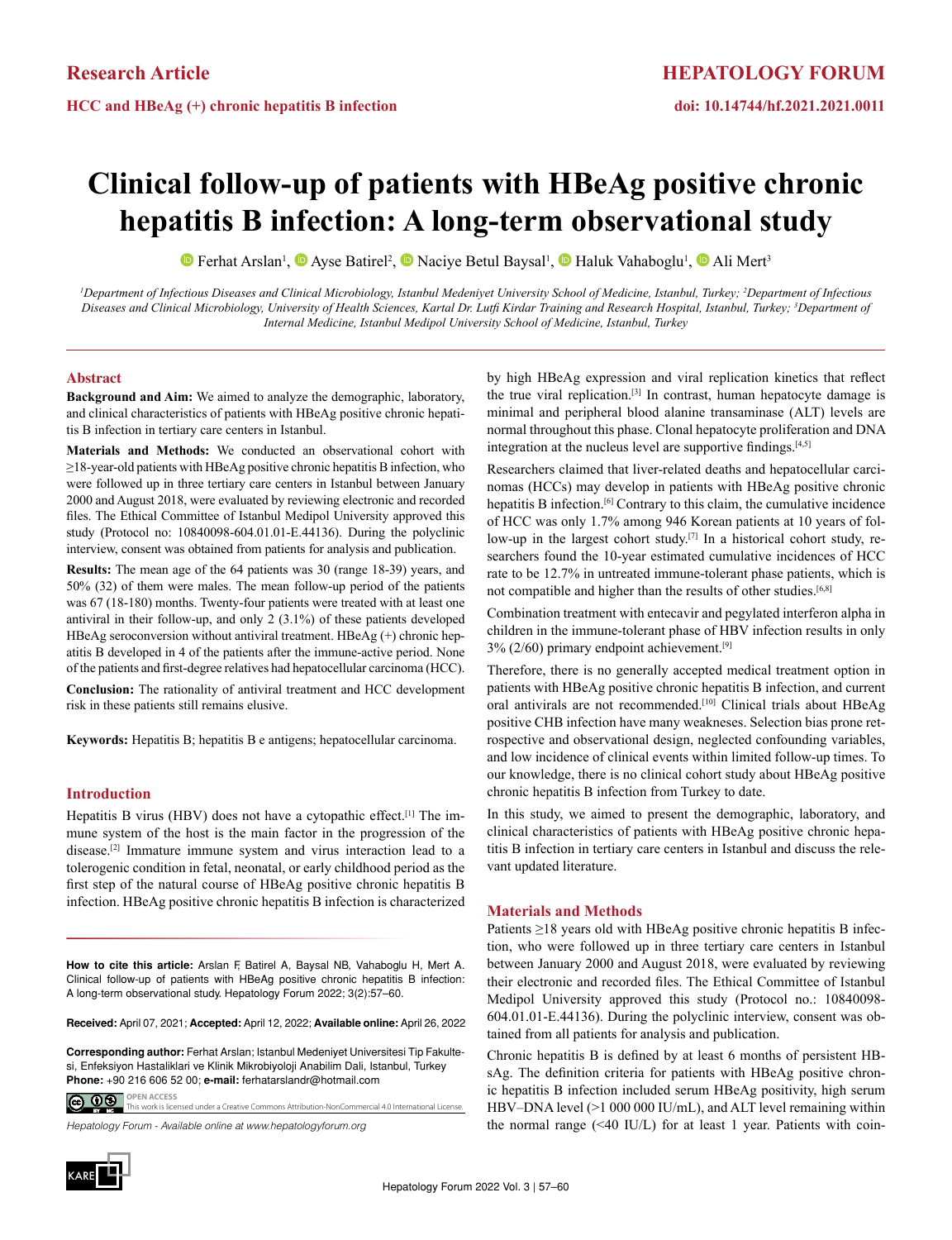**Table 1.** Baseline characterıstıcs of HBeAg positive chronic hepatitis B infection

| Variables                                         | Results                                         |
|---------------------------------------------------|-------------------------------------------------|
|                                                   |                                                 |
| Age, Mean (SD±range)                              | 36 (11.7, 18-78) years                          |
| Underlying diseases (n)                           | CHD (1), CRD (1), HT (5)                        |
| Male gender                                       | 50 (32%)                                        |
| ALT (mean±SD)                                     | 30±9 IU/ml                                      |
| AST Platelet Ratio Index (APRI) IQR               | 1st Qu.: 0.2102; 3rd Qu.: 0.3234                |
| Without antiviral treatment, n                    | 40 (63%)                                        |
| Follow-up duration, mean (range)                  | 67 (18-180) months                              |
| Liver biopsy, n                                   | 30 (48%)                                        |
| First-degree relatives' conditions $(n, \Lambda)$ |                                                 |
| <b>Mothers</b>                                    | CHB: (16/62), cirrhosis: (1/62), HCC: (0/62)    |
| <b>Fathers</b>                                    | CHB:(4/62), cirrhosis: (3/62), HCC: (0/62)      |
| Siblings                                          | CHB: (27/138), cirrhosis: (0/138), HCC: (0/138) |

SD: Standard deviation; CHD: Chronic heart disease; HT: Hypertension; CHB: Chronic hepatitis B; CRD: Chronic renal disease; ALT: ALT: Alanine aminotransferase; AST: Aspartate aminotransferase; IQR: Interquartile range; HCC: Hepatocellular carcinoma.

fections (hepatitis D virus, hepatitis C virus, and human immunodeficiency virus) and those with continuous alcohol consumption were excluded from the study. HBeAg seroconversion was defined as the loss of HBeAg and anti-HBe formation, which were examined twice at a 3-month interval. Serum ALT elevation was defined as exceeding the upper limit of the normal ALT value, which was measured three times in a 6-month period. ISHAK score was used to evaluate the liver histological activity index and fibrosis. AST Platelet Ratio Index (APRI) score was calculated according to the maximum AST and minimum PLT values during the follow-up period.

Whether HBsAg positivity was detected in any of the patients' mothers, fathers, and siblings, or they had been diagnosed with cirrhosis or liver cancer, and whether they had been followed up with these diagnoses in a health facility were recorded by asking the patient.

## **Results**

The mean age of the 64 patients was 30 (SD 11.7, range 18-39) years, and 50% (32) of them were males. During follow-up, 40 patients were followed without treatment, tenofovir disoproxil fumarate was administered in 17 patients, entecavir in 3, lamivudine in 2, and pegylated-interferon alpha-2a in 2 patients. Five patients were treated with more than one drug during the clinical course. Only two patients had been treated with pegylated interferon alpha-2a and lamivudine combination treatment.

The mean follow-up period of the patients was 67 (18-180) months and only 2 of these patients developed spontaneous HBeAg seroconversion without ALT flare. HBeAg (+) chronic hepatitis B developed in 4 of the patients after the immune-active period. No drug treatment was applied in two patients who had HBeAg seroconversion. During follow-up, 30 patients underwent liver biopsy. The mean histological activity index with ISHAK (HAI) was 3/18 (range 2-9/18). ISHAK fibrosis was 0/6 in 18, 2/6 in 3, and 1/6 in 9 patients.

Mothers, fathers, and siblings of 51 patients were questioned about the presence of hepatitis B infection. While 16 of the patients had CHB, only one mother had cirrhosis. The siblings of 27 patients had CHB and none had cirrhosis. Only 4 of the fathers had CHB and 3 fathers were diag-

nosed with cirrhosis. None of the patients' relatives had HCC in the mean follow-up period of 5.5 (1.5-15) patient years. Table 1 summarized the baseline characteristics of HBeAg positive chronic hepatitis B infection.

#### **Discussion**

Discussions on the definition of HBeAg positive chronic hepatitis B infection are continued. Some researchers suggest that the terminology "high viremia, low inflammation" would be more appropriate to define this period.[3] Liver tissue tolerance to acquired immunity-mediated damage prevents tissue damage but leads to viral persistence. Some receptor families show both proinflammatory and anti-inflammatory activities, which determine the fate of the host cell against all stress factors that are mediated by infection or external factors.[11] It is claimed that the accumulation of inhibitor cytokine/chemokine receptors expressed on CD8+ T lymphocytes, particularly in the prolonged process, is associated with inhibition or at least prolongation of the inflammatory process. [11] The same process was thought to have a protective effect on HCC development. Blockage of these specific receptors in HBV animal models is related to the development of HCC.[12] A complex immune process rather than a tolerance state exists in the host-virus interaction.<sup>[13]</sup>

HBeAg, an important structural protein of the unmutated and replicative HBV virus, has the capacity of blinding the immune response, which may be the cause of long-term tolerance.<sup>[14]</sup> HBeAg seroconversion is considered to be an important parameter for disease control in the course of the disease or in the follow-up period under oral antivirals. During this phase, the spontaneous HBeAg clearance rate is also very low  $(<5\%$  per year).<sup>[15]</sup> Only two of our patients developed HBeAg seroconversion during the follow-up period, and it was noteworthy that these two patients did not receive any antiviral regimen. In addition, ALT elevation, another important indirect indicator of viral clearance, increased in these two patients before the development of HBeAg seroconversion, with a peak value of 136 IU/mL in one patient and 636 IU/ mL in the other. Whether the patients were symptomatic during this period or not could not be obtained from the files. This may be considered to be compatible with cytolytic immune clearance.<sup>[13]</sup>

Researchers claimed that these unfavor risks may occur in a relatively long period of time, and therefore intervention is needed in this patient group.[8] In our cases, there were no unfavor outcomes in terms of cirrhosis and liver cancer development during the follow-up period. HCC was not reported in any of the first-degree family members. More long-term follow-up results are needed to conclude more reliable inferences. Table 2 summarizes the clinical studies of patients with HBeAg positive chronic hepatitis B infection in the medical literature. The lack of a control group and the presence of selection bias in observational and interventional studies are prominent factors as well as biological insignificance for the treatment regimes such as vaccination.

The main limitation of our study is the definition of "the true HBeAg positive chronic hepatitis B infection" phase that is also conceptually controversial. The critiques about a few patients' fibrosis stage upper than stage 1 can be explained by concomitant diseases (alcoholism, fatty liver, etc.). The other critique is treatment indications in some of our HBeAg positive chronic hepatitis B infections that may be related to the change of international guidelines treatment recommendations within follow-up years. Due to the lack of patients' homogeneity, phase definition accuracy, and long-term follow-up time, we need more studies that enroll adult patients with HBeAg positive chronic hepatitis B infection to evaluate their risk of unfavorable outcomes and treatment effectiveness as well.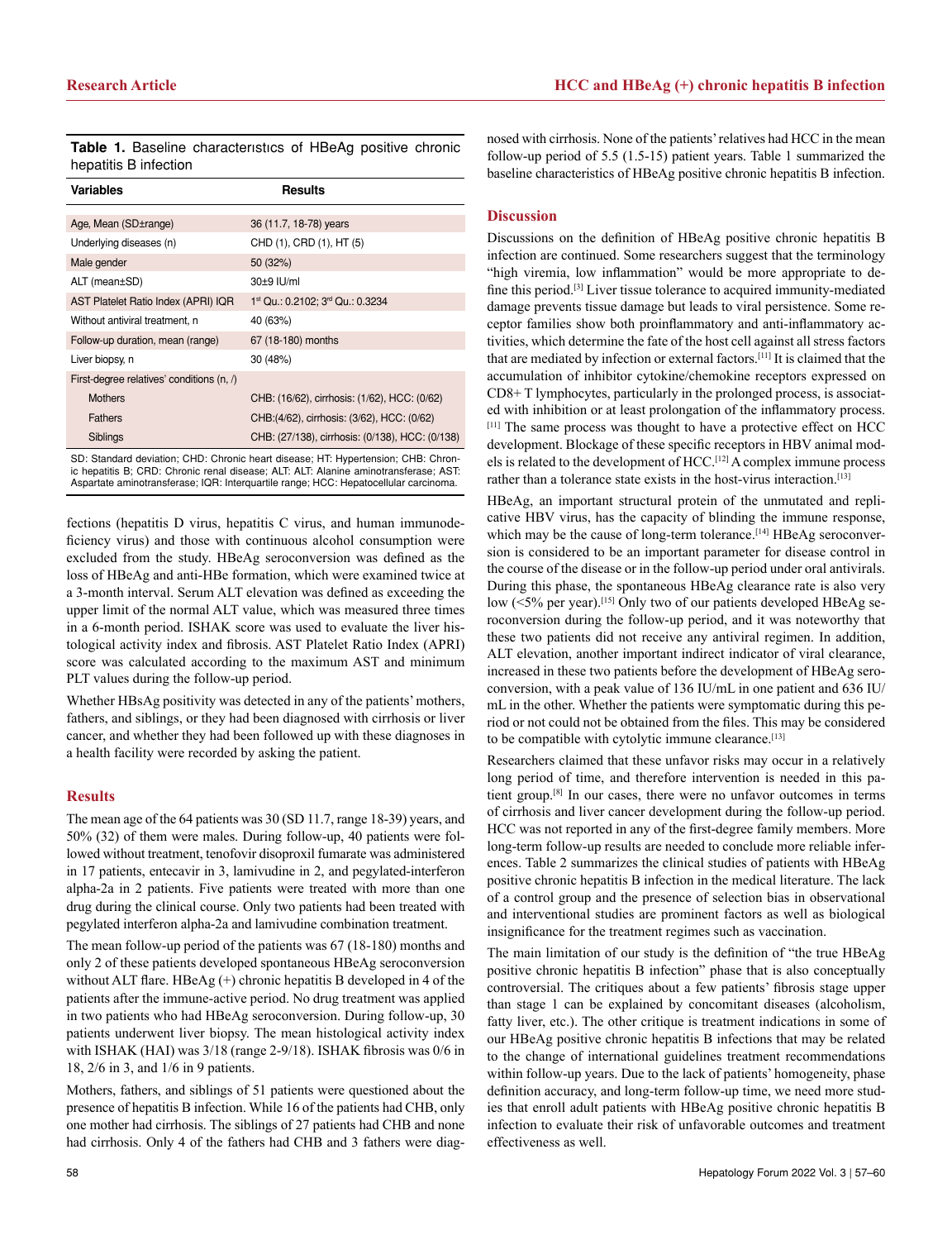| Reference                     | <b>Study</b><br>type | Patients/<br>method                                                                                                                                          | <b>Table 2.</b> Clinical studies of patients with HBeAg positive chronic nepatitis B infection<br>Limitation                                                                                   | <b>Statistical</b><br>method | Outcome<br>analysis                                                                                                                                                                | <b>Conclusion</b>                                                                                                                                                                                                                                                                                               |
|-------------------------------|----------------------|--------------------------------------------------------------------------------------------------------------------------------------------------------------|------------------------------------------------------------------------------------------------------------------------------------------------------------------------------------------------|------------------------------|------------------------------------------------------------------------------------------------------------------------------------------------------------------------------------|-----------------------------------------------------------------------------------------------------------------------------------------------------------------------------------------------------------------------------------------------------------------------------------------------------------------|
| Lee et al.<br>(2020)          | <b>RC</b>            | 946 patients IT CHB<br>patients                                                                                                                              | Observational                                                                                                                                                                                  | <b>MVA</b>                   | The cumulative<br>incidence rate of HCC<br>at 10 years was 1.7%                                                                                                                    | Extremely low risk of<br><b>HCC</b> development                                                                                                                                                                                                                                                                 |
| Lee et al.<br>(2019)          | <b>RC</b>            | Group 1: IT CHB group<br>$(n=126)$<br>Group 2: VR group<br>$(n=641)$                                                                                         | Uncomparable groups<br>Selection bias<br>Relatively small sample<br>size and small event<br>number                                                                                             | PSM and<br><b>IPTW</b>       | 10-year cumulative<br>risks of HCC (2.7% vs<br>2.9%, p=0.704) and<br>(LRE) (4.6% vs 6.1%,<br>$p=0.903$                                                                             | Untreated IT group<br>consistently had a<br>similar prognosis<br>compared with VR<br>group                                                                                                                                                                                                                      |
| Wu et al.<br>(2019)           | <b>RCT</b>           | Immune-tolerant (IT)<br>patients<br>Interventional<br>Group 1: (TDF) and<br>telbivudine (LdT) group<br>$(n=60)$<br>Group 2: (TDF) group<br>$(n=61)$          | Short term follow-up                                                                                                                                                                           | DA, CS                       | HBeAg seroconversion<br>occurred in 5/60<br>(8.3%) patients in the<br>combination therapy<br>group and 2/61 (3.3%)<br>patients in the (TDF)<br>group at week 48<br>$(p=0.233)$     | <b>HBeAg seroconversion</b><br>rate is unsatisfactory in<br>the short term                                                                                                                                                                                                                                      |
| Rosenthal<br>et al.<br>(2019) | PC                   | 60 children<br>Interventional<br>Entecavir plus pegylated<br>interferon                                                                                      | Lack of control group                                                                                                                                                                          | DA, CS                       | 2 children (3%)<br>achieved the primary<br>endpoint and were also<br>HBsAg negative and<br>anti-HBs positive                                                                       | The combination of<br>entecavir and pegylated<br>interferon for up to 48<br>weeks rarely led to a loss<br>of HBeAg with sustained<br>suppression of HBV<br>DNA levels in children<br>in the immune-tolerant<br>phase of HBV infection,<br>and treatment was<br>associated with frequent<br>adverse events (AEs) |
| Kim et al.<br>(2018)          | <b>RC</b>            | 413 untreated ITP vs<br>1497 (IA)<br>Observational                                                                                                           | Selection bias<br>Possibility that some<br>patients with advanced<br>fibrosis were included<br>Being a single-center<br>study, the results of the<br>current study may not be<br>generalizable | <b>MVLR</b><br><b>IPTW</b>   | IT group showed a<br>significantly higher<br>risk of HCC (HR 2.54;<br>95% CI 1.54-4.18) and<br>death/transplantation<br>(HR 3.38; 95% CI<br>1.85 $-6.16$ ) than the<br>(IAP) group | Untreated IT phase<br>patients with CHB had<br>higher risks of HCC and<br>death/transplantation<br>than treated immune-<br>active phase (IAP)                                                                                                                                                                   |
| Wong et<br>al. (2018)         | <b>LFS</b>           | Immune-tolerant (IT)<br>patients received (TDF)<br>and/or emtricitabine for 4<br>years and were followed<br>for another 4 years after<br>treatment cessation | Lack of control group<br>The sample size was<br>small<br>Unknown fibrosis score<br>Upper limit of normal for<br>ALT was higher than that<br>recommended by the AASL                            | DA, CS                       | Not generalizable<br>results                                                                                                                                                       | Rapid virological<br>relapse is universal,<br>and clinical relapse is<br>common after stopping<br>antiviral therapy                                                                                                                                                                                             |